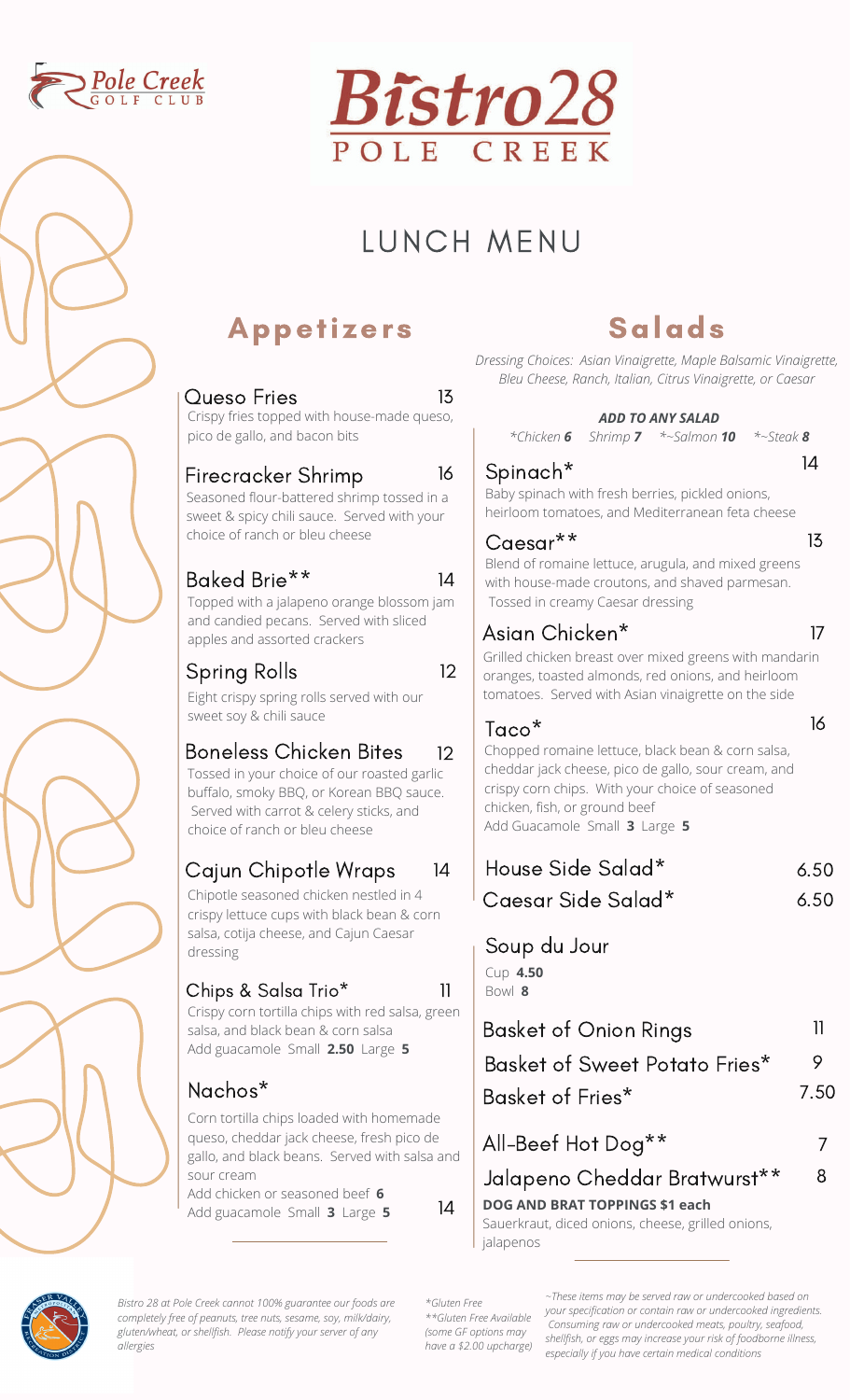



# DINNER MENU

### Appetizers

| 13<br><b>Queso Fries</b><br>Crispy fries topped with house-made queso,                                                                                                                               | Bleu Chei                                                            |
|------------------------------------------------------------------------------------------------------------------------------------------------------------------------------------------------------|----------------------------------------------------------------------|
| pico de gallo, and bacon bits                                                                                                                                                                        | *Chicke                                                              |
| 16<br>Firecracker Shrimp<br>Seasoned flour-battered shrimp tossed in a<br>sweet & spicy chili sauce. Served with your                                                                                | Spinac<br>Baby spina<br>heirloom to                                  |
| choice of ranch or bleu cheese                                                                                                                                                                       | Caesa<br>Blend of rc                                                 |
| Baked Brie**<br>14<br>Topped with a jalapeno orange blossom jam                                                                                                                                      | with house<br>Tossed in                                              |
| and candied pecans. Served with sliced<br>apples and assorted crackers                                                                                                                               | Asian C<br>Grilled chic                                              |
| 12<br>Spring Rolls<br>Eight crispy spring rolls served with our                                                                                                                                      | oranges, to<br>tomatoes.                                             |
| sweet soy & chili sauce                                                                                                                                                                              | Taco*                                                                |
| Boneless Chicken Bites<br>12<br>Tossed in your choice of our roasted garlic<br>buffalo, smoky BBQ, or Korean BBQ sauce.<br>Served with carrot & celery sticks, and<br>choice of ranch or bleu cheese | Chopped re<br>cheddar ja<br>crispy corn<br>chicken, fis<br>Add Guaca |
| Cajun Chipotle Wraps<br>14                                                                                                                                                                           | House                                                                |
| Chipotle seasoned chicken nestled in 4<br>crispy lettuce cups with black bean & corn                                                                                                                 | Caesar                                                               |
| salsa, cotija cheese, and Cajun Caesar<br>dressing                                                                                                                                                   | Soup c                                                               |
| Chips & Salsa Trio*<br>11<br>Crispy corn tortilla chips with red salsa, green                                                                                                                        | Cup 4.50<br>Bowl 8                                                   |
| salsa, and black bean & corn salsa<br>Add guacamole Small 2.50 Large 5                                                                                                                               | Basket                                                               |
|                                                                                                                                                                                                      | <b>Basket</b>                                                        |
| Nachos*<br>Corn tortilla chips loaded with homemade                                                                                                                                                  | Basket                                                               |
| queso, cheddar jack cheese, fresh pico de<br>gallo, and black beans. Served with salsa and                                                                                                           | All-Bee                                                              |

### Salads

*Dressing Choices: Asian Vinaigrette, Maple Balsamic Vinaigrette, Bleu Cheese, Ranch, Italian, Citrus Vinaigrette, or Caesar*

|                                                                                                                                                                                       |                                                                                                                                                                                                                                        |  | <b>ADD TO ANY SALAD</b><br>*Chicken 6 Shrimp 7 *~Salmon 10 | $*$ ~Steak 8 |      |
|---------------------------------------------------------------------------------------------------------------------------------------------------------------------------------------|----------------------------------------------------------------------------------------------------------------------------------------------------------------------------------------------------------------------------------------|--|------------------------------------------------------------|--------------|------|
|                                                                                                                                                                                       | Spinach*<br>Baby spinach with fresh berries, pickled onions,<br>heirloom tomatoes, and Mediterranean feta cheese                                                                                                                       |  |                                                            |              | 14   |
|                                                                                                                                                                                       | $Caesar***$<br>Blend of romaine lettuce, arugula, and mixed greens<br>with house-made croutons, and shaved parmesan.<br>Tossed in creamy Caesar dressing                                                                               |  |                                                            |              | 13   |
| Asian Chicken*<br>Grilled chicken breast over mixed greens with mandarin<br>oranges, toasted almonds, red onions, and heirloom<br>tomatoes. Served with Asian vinaigrette on the side |                                                                                                                                                                                                                                        |  |                                                            | 17           |      |
|                                                                                                                                                                                       | Taco*<br>Chopped romaine lettuce, black bean & corn salsa,<br>cheddar jack cheese, pico de gallo, sour cream, and<br>crispy corn chips. With your choice of seasoned<br>chicken, fish, or ground beef<br>Add Guacamole Small 3 Large 5 |  |                                                            |              | 16   |
|                                                                                                                                                                                       | House Side Salad*                                                                                                                                                                                                                      |  |                                                            |              | 6.50 |
|                                                                                                                                                                                       | Caesar Side Salad*                                                                                                                                                                                                                     |  |                                                            |              | 6.50 |
|                                                                                                                                                                                       | Soup du Jour<br>Cup 4.50<br>Bowl 8                                                                                                                                                                                                     |  |                                                            |              |      |
|                                                                                                                                                                                       | Basket of Onion Rings                                                                                                                                                                                                                  |  |                                                            |              | 11   |
|                                                                                                                                                                                       | Basket of Sweet Potato Fries*                                                                                                                                                                                                          |  |                                                            |              | 9    |
|                                                                                                                                                                                       | Basket of Fries*                                                                                                                                                                                                                       |  |                                                            |              | 7.50 |
|                                                                                                                                                                                       | All-Beef Hot Dog**                                                                                                                                                                                                                     |  |                                                            |              | 7    |
|                                                                                                                                                                                       | Jalapeno Cheddar Bratwurst**                                                                                                                                                                                                           |  |                                                            |              | 8    |

Jalapeno Cheddar Bratwurst\*\* **DOG AND BRAT TOPPINGS \$1 each**

Sauerkraut, diced onions, cheese, grilled onions, jalapenos



*Bistro 28 at Pole Creek cannot 100% guarantee our foods are completely free of peanuts, tree nuts, sesame, soy, milk/dairy, gluten/wheat, or shellfish. Please notify your server of any allergies*

Add chicken or seasoned beef **6**

Add guacamole Small **<sup>3</sup>** Large **<sup>5</sup>** 14

sour cream

*\*Gluten Free \*\*Gluten Free Available (some GF options may have a \$2.00 upcharge)*

*~These items may be served raw or undercooked based on your specification or contain raw or undercooked ingredients. Consuming raw or undercooked meats, poultry, seafood, shellfish, or eggs may increase your risk of foodborne illness, especially if you have certain medical conditions*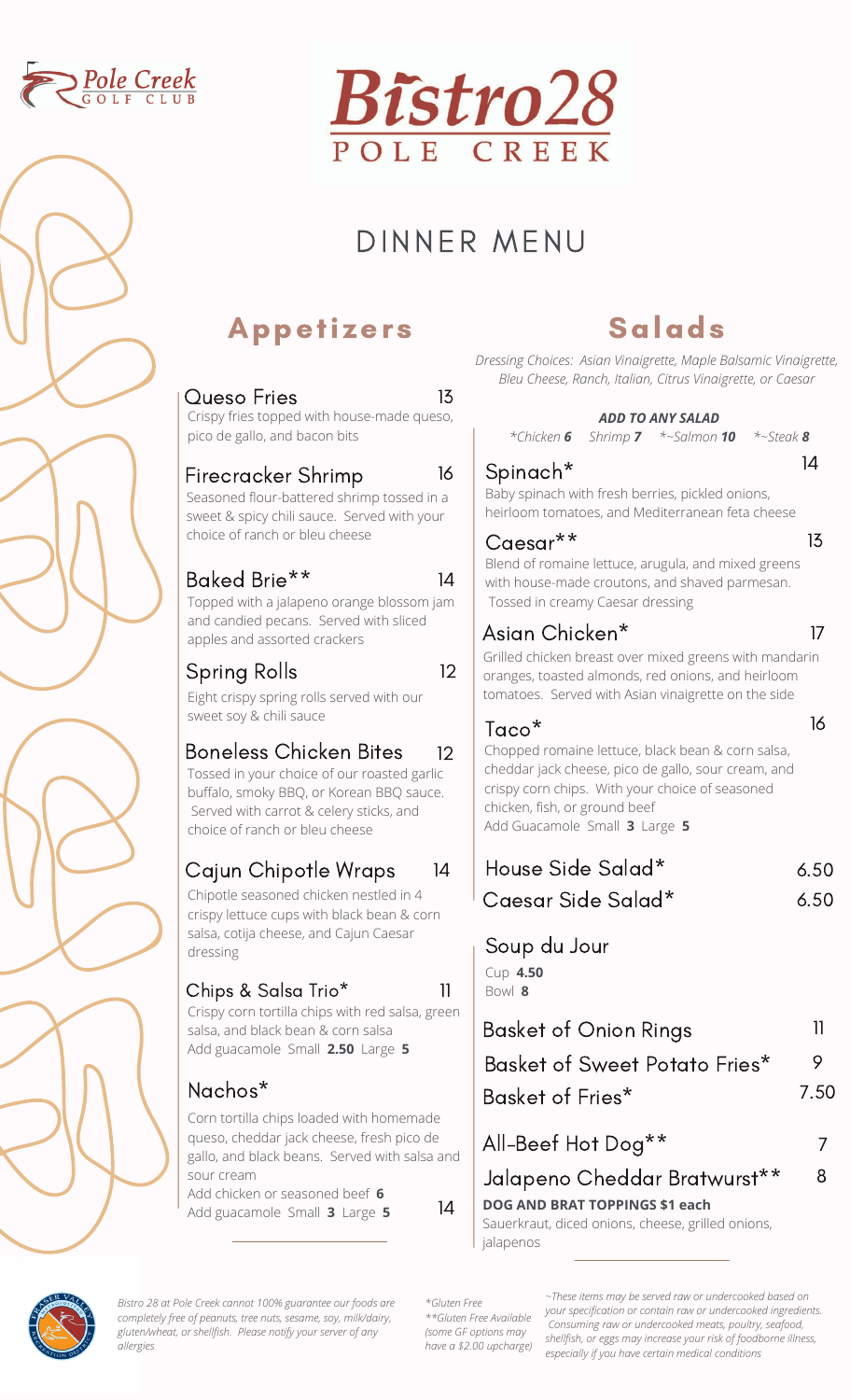



## LUNCH MENU

12/8

### Sandwiches

*Served with your choice of fries, bag of chips, cottage cheese, super slaw or a cup of soup Whole or half sandwiches available*

### Burgers

*Served with your choice of fries, cottage cheese, bag of chips, super slaw, or a cup of soup Substitute onion rings, side salad, or sweet potato fries for 2.50 Substitute onion rings, side salad, or sweet potato fries for 2.50.* 

| $1/2$ lb. Beef Burger $**$ | 15. |
|----------------------------|-----|
| Chicken Breast**           | 15. |
| Veggie Burger**            | 15. |
| Garlic Herb Tilapia**      | 15. |

#### **BURGER TOPPINGS:**

Cheddar, Swiss, pepper jack or bleu cheese **1** Mushrooms, grilled onions, pico de gallo, or jalapenos **1.50** Applewood smoked bacon or guacamole **3**

### Pizza

### Build Your Own\*\*

16

8

Includes one topping Additional toppings **2.50 EACH** Gluten Free crust available

> **PIZZA TOPPINGS:** Italian sausage, pepperoni, applewood smoked bacon, red onion, sautéed mushrooms, kalamata olives, jalapenos, bleu cheese

### Dessert

Ask your server about our house-made daily special

Mozzarella, cheddar, pepper jack, and swiss cheeses melted and grilled on wheat bread Add tomato **2** Add turkey or applewood smoked bacon **4** Vince's BLT\*\* Classic BLT with applewood smoked bacon, lettuce, tomato, and mayonnaise on toasted wheat bread 13/10

Grilled Cheese\*\*

#### Chicken Salad\*\* House-made chicken salad served with 13/10

lettuce and tomato on wheat bread

#### Classic Reuben\*\* 15/11

Corned beef, sauerkraut, 1000 island, and Swiss cheese stacked on toasted marble rye

#### Southwest Turkey Wrap 14/11

Sliced turkey breast, applewood smoked bacon, pepper jack cheese, guacamole, lettuce, tomato, and chipotle aioli, all rolled up in a fresh wrap

### Tacos

*Served with a side of salsa and black beans. Add a 3rd taco for 3.50 Add guacamole Small 3 Large 5*

### Spicy Chipotle Chicken<sup>\*\*</sup> 16

Two flour tortillas filled with seasoned chicken, black & corn salsa, and cotija cheese

#### Blackened Fish\*\* 15

Two flour tortillas with seared Alaskan pollock, shredded cabbage, pico de gallo, cheddar jack cheese, and chipotle aioli



*Bistro 28 at Pole Creek cannot 100% guarantee our foods are completely free of peanuts, tree nuts, sesame, soy, milk/dairy, gluten/wheat, or shellfish. Please notify your server of any allergies*

*\*Gluten Free \*\*Gluten Free Available (some GF options may have a \$2.00 upcharge)*

*~These items may be served raw or undercooked based on your specification, or contain raw or undercooked ingredients. Consuming raw or undercooked meats, poultry, seafood, shellfish, or eggs may increase your risk of foodborne illness, especially if you have certain medical conditions*